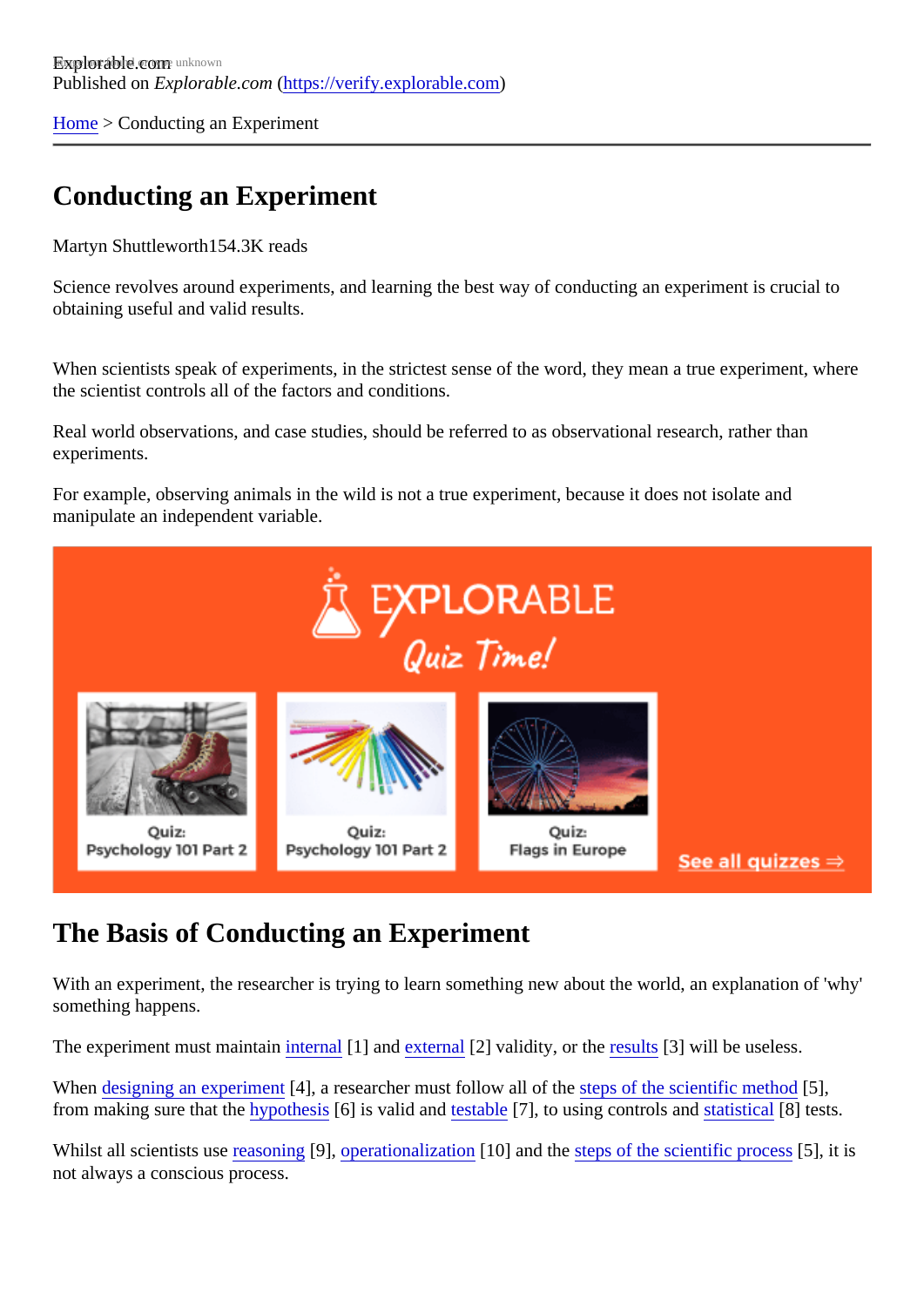Experience and practice mean that many scientists follow an instinctive process of conducting an experiment, the 'streamline dientific procest11]. Following the basic steps will usually generate valid results, but where experiments are complex and expensive, it is always advisable to follow the rigorous scientific protocolsConducting an experiment<sup>2</sup>] has a number of stages, where the parameters and structure of the experiment are made clear.

Whilst it is rarely practical to follow each step strictly, any aberrations must be justified, whether they arise because of budget, impracticality othics<sup>[13]</sup>.

### Stage One

After deciding upon **a** ypothesis 6], and making predictions, the first stage of conducting an experiment is to specify the sample groups. These should be large enough to give a statistically viable study, but small enough to be practical.

Ideally, groups should be selected at dom [14], from a wide selection of the sample population. This allows results to [be generalized](https://verify.explorable.com/what-is-generalization) 15] to the population as a whole.

In the physical sciences, this is fairly easy, but the biological and behavioral sciences are often limited by other factors.

For example, medical trials often cannot find random groups. Such research often relies upon volunteers, it is difficult to apply any realisticandomization 16]. This is not a problem, as long as the process is justified, and the results are not applied to the population as a whole.

If a psychological researcher used volunteers who were male students, aged between 18 and 24, the finding can only be generalized to that specific demographic group within society.

#### Stage Two

The [sample group](https://verify.explorable.com/what-is-sampling)s [7] should be divided, into control group[18] and a test group, to reduce the possibility of [confounding variable](https://verify.explorable.com/confounding-variables)s 9].

This, again, should be random, and the assigning of subjects to groups should bedaind applind 201. This will reduce the chances *experimental error* 21, or bias, when conducting an experiment.

[Ethics](https://verify.explorable.com/ethics-in-research)[13] are often a barrier to this process, because deliberately withholding treatment, as with the [Tuskegee stud](https://verify.explorable.com/tuskegee-syphilis-study)[22], is not permitted.

Again, any deviations from this process must be explained in the conclusion. There is nothing wrong with compromising upon randomness, where necessary, as long as other scientists are aware of how, and why researcher selected groups on that basis.

## Stage Three

This stage of conducting an experiment involves determining the time scale and frequency long 17], to fit the type of experiment.

For example, researchers studying the effectiveness of a cure for colds would take frequent samples, over period of days. Researchers testing a cure for Parkinson's disease would use less frequent tests, over a p of months or years.

## Stage Four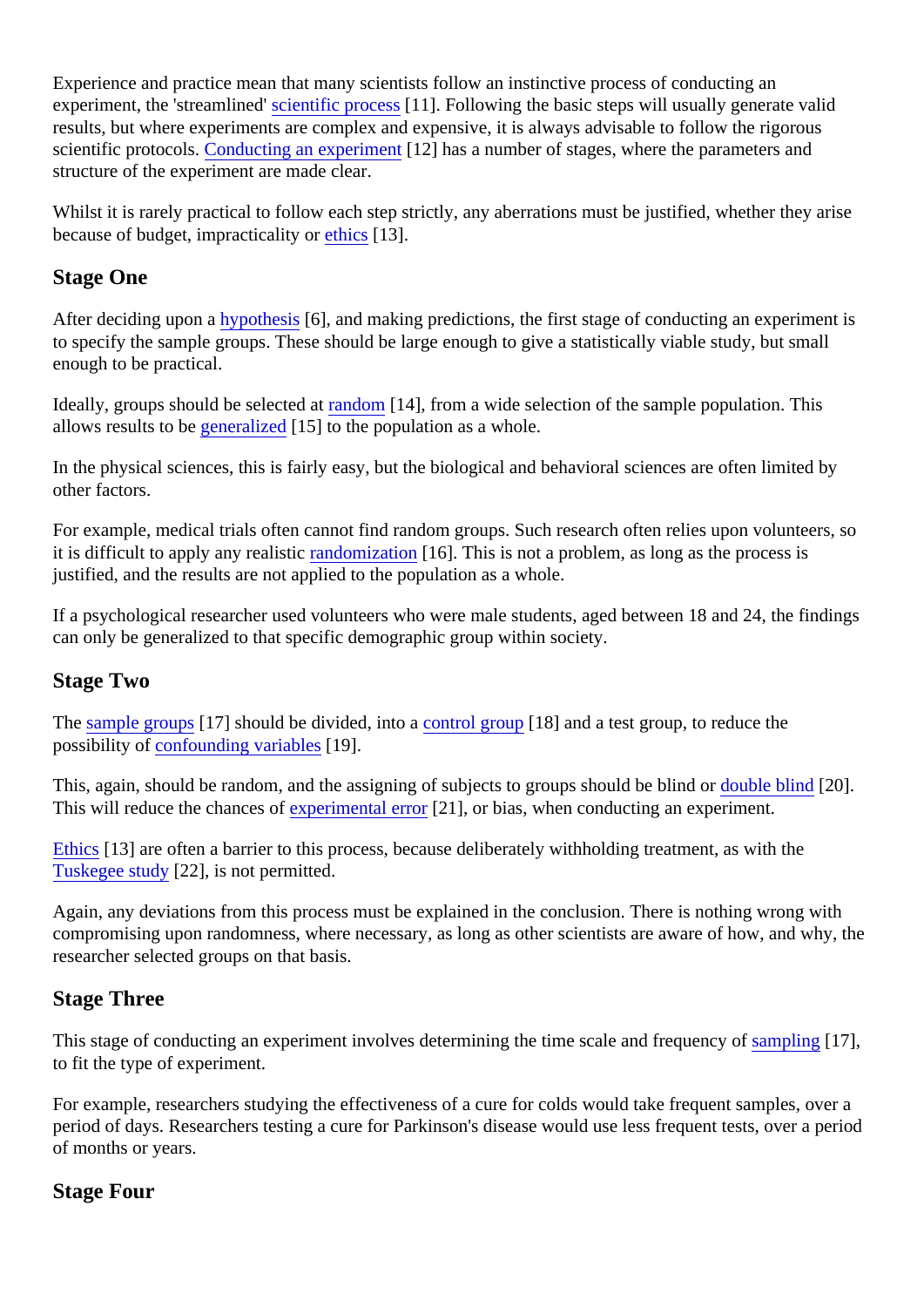The penultimate stage of the experiment involves performing the experiment according to the methods stipulated during the design phase.

The [independent variab](https://verify.explorable.com/independent-variable)le 23] is manipulated, generating a usable data set for the pendent variable 24].

### Stage Five

The [raw data](https://verify.explorable.com/raw-data-processing)<sup>[25]</sup> from the results should be gathered, and analyzestal by stical<sup>[8]</sup> means. This allows the researcher to establish if there is any relationship between the variables and accept, or rejulct, the [hypothesi](https://verify.explorable.com/null-hypothesis)s<sup>26</sup>].

These steps are essential to providing excellent results. Whilst many researchers do not want to become involved in the exact processesimuluctive reasonint<sub>[27]</sub>, [deductive reasonin](https://verify.explorable.com/deductive-reasoning)<sup>[28]</sup> an[d operationalizatio](https://verify.explorable.com/operationalization)n [10], they all follow the basic steps of conducting an experiment. This ensures that their re[sults](https://verify.explorable.com/types-of-validity) [208].

#### Reasoning Cycle - Scientific Research

Image not found or type unknown

#### Preparing a Coordination Schema of the Whole Research Plan

Preparing a coordination schema of the research plan may be another useful tool in undertaking research planning. While preparing a coordination schema, one may have to identify the broad variable in the form parameters, complex variables and disaggregate those in the form of simple variables. Coordination Sche A Methodological Tool in Research Planning by Purnima Mohapatra is a very useful tool. Arranging everything in a schema not only makes the research more organised, it also saves a lot of valuable time for the researcher.

Source URL: https://verify.explorable.com/conducting-an-experiment

Links

- [1] https://verify.explorable.com/internal-validity
- [2] https://verify.explorable.com/external-validity
- [3] https://verify.explorable.com/statistically-significant-results
- [4] https://verify.explorable.com/design-of-experiment
- [5] https://verify.explorable.com/steps-of-the-scientific-method
- [6] https://verify.explorable.com/research-hypothesis
- [7] https://verify.explorable.com/hypothesis-testing
- [8] https://verify.explorable.com/statistics-tutorial
- [9] https://verify.explorable.com/scientific-reasoning
- [10] https://verify.explorable.com/operationalization
- [11] https://verify.explorable.com/what-is-the-scientific-method
- [12] http://www.wikihow.com/Conduct-a-True-Experiment
- [13] https://verify.explorable.com/ethics-in-research
- [14] https://verify.explorable.com/simple-random-sampling
- [15] https://verify.explorable.com/what-is-generalization
- [16] https://verify.explorable.com/randomization
- [17] https://verify.explorable.com/what-is-sampling
- [18] https://verify.explorable.com/scientific-control-group
- [19] https://verify.explorable.com/confounding-variables